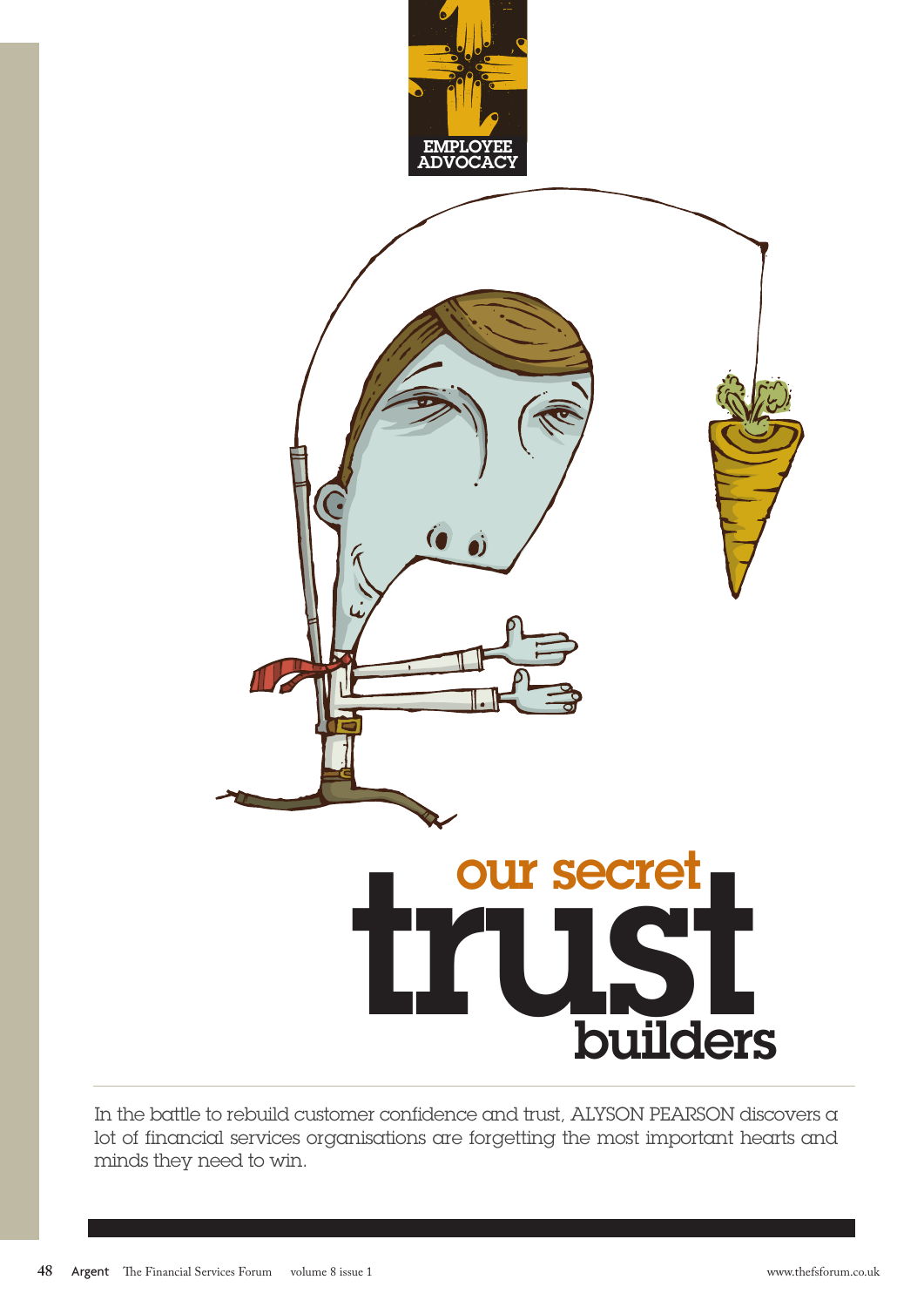

# *Speed Read*

- Employees are going to be the secret weapon in the battle to rebuild trust in financial services.
- But engaging employees is more than simply money. It's all about communication.
- The key is honesty, keeping the channels of communication  $\blacksquare$ open and product training.
- These turbulent times are the ideal opportunity to generate п more employee loyalty than existed previously. If organisations don't, there is also a real danger they'll lose out.
- É Harnessing employee power can create real ambassadors for an organisation and improve the bottom line.



The tumult in financial services has left just one issue on everyone's agenda: how to rebuild trust. For most organisations, that's meant restoring damaged brands by focusing unwaveringly on rebuilding consumer confidence. That makes sense. But the risk is that the power and potential of employees simply gets overlooked.

And this can have serious implications for a company's growth aspirations. Recent research by the Edelman Trust shows that employees are trusted by customers more than any other source of information – from press to advertising. They are the secret weapon in the battle to regain trust. It makes complete business sense to harness their authority. Indeed, as Steve Owen, Channel Delivery and Management Director at NS&I, agrees: "Our front line staff are the most important ambassadors for our brand. With an average of more than 20 years service, they play a crucial role in building and maintaining trust with our customers. This is reflected in NS&I achieving consistently high customer satisfaction scores, which were maintained during the exceptionally busy period of last year caused by the flight to safety."

But it's been a hard time for employees in recent months. Uncertainty looms large. It's no longer a case of 'what's my bonus for next year?'. Now it's 'do I still have a job?'. That makes motivation tough, but the truth is that loyalty is built around so much more than financial rewards. Engaging employees is not so much about money; it's all about communication.

Simon Page of Kennington Consulting, a specialist in marketing techniques to enhance employee engagement, explains that transparency and empathy are the keys. "A lot of the really good financial services organisations are doing more to communicate with their employees to keep them updated about the current situation. The future is uncertain, but what's critical is the openness of communication and the ability of managers to empathise with their teams.

"The enlightened ones have taken this on board. But some are a bit like rabbits paralysed in the headlights. They doubt how much they should reveal: 'If I tell people things, it's only going to worry them'. But the reality is that not telling people what's happening is the worst thing we can do. Lack of information leads to suspicion. And suspicion breeds mistrust.

"You can't expect employees to be ambassadors for their organisation if they have doubts about it. People are entitled to know the truth – even when you don't have all the answers. If you don't know, tell people you don't know. Trust can be lost in an instant and take a lifetime to regain."

Communication is the critical management skill, Simon argues, particularly in turbulent times. "That's when management becomes even more important. That's when strong leadership is essential to reassure employees. And, to get the best out of everyone, the one crucial person is the line manager. Turning employees into advocates is down to those managers."

> Whether they're good, average or plain terrible motivators, Simon insists, most managers do grasp that it's their employees who make the difference between a company's success or failure. "The market is going to have an impact, but the number one factor that determines whether a company is able to turn round or not is the people who work in it."

He sees this in some of the bigger banks he works with and their determination to 'hang on to our best people'. Explains Simon: "They're looking to the end of this recession and are saying: 'Let's use this as an opportunity to get rid of those who are underperforming – but let's also use this as an opportunity to put an arm round the shoulder of our most valuable people to develop them.'